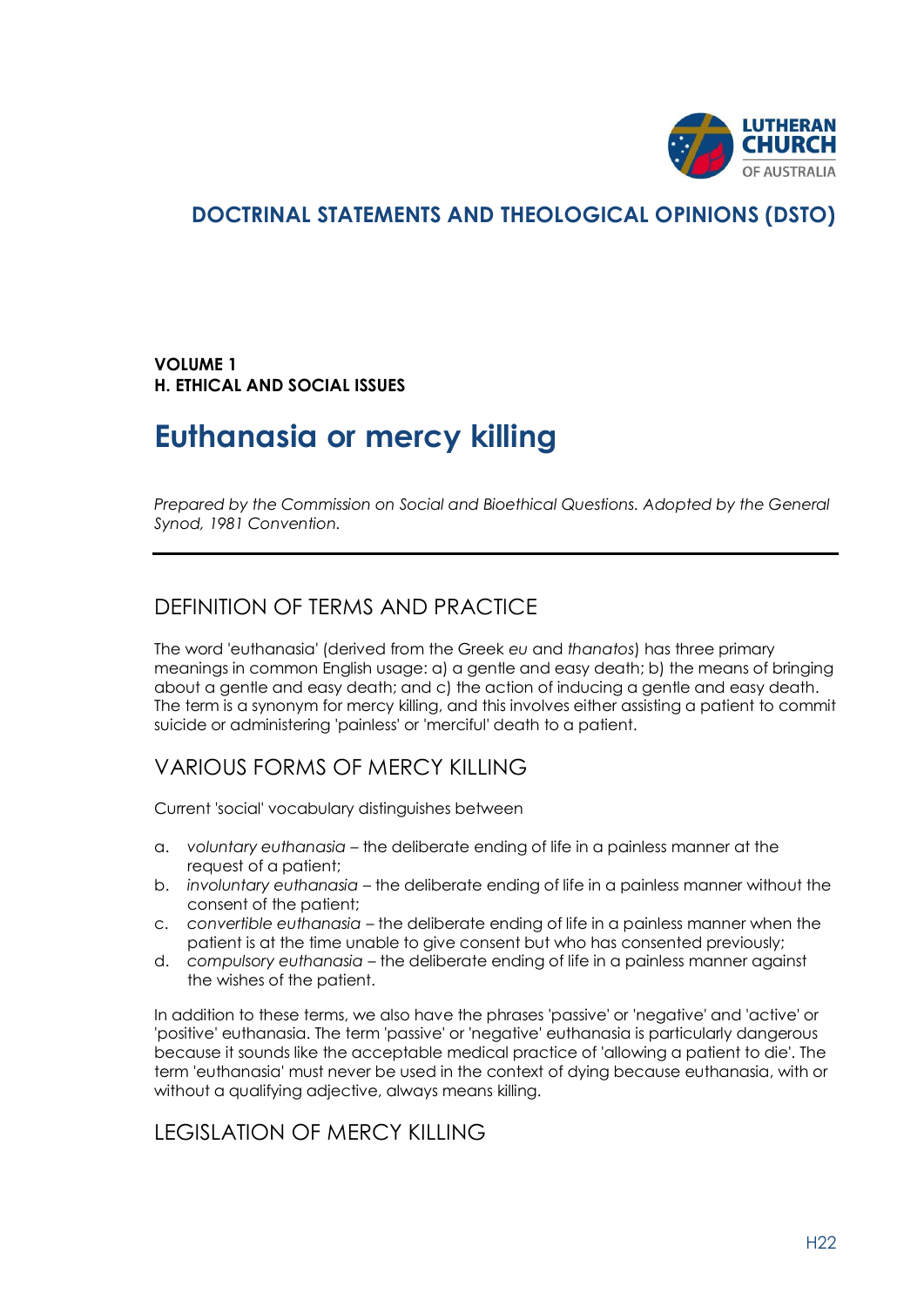#### EUTHANASIA OR MERCY KILLING

The church rejects the practice of mercy killing or euthanasia in all its forms, because such killing is contrary to the word and law of God. The church's opposition to past, present, and future proposals for euthanasia legislation is based, above all, on ethical considerations concerning the life and the death of human beings. The 'right to life' of every person must be protected by law. The 'right to die' concept is completely foreign to sound biblical ethical principles.

There are additional reasons why the church is opposed to euthanasia legislation, reasons of a legal, social, or medical nature. These may be summarised as follows:

- a. Euthanasia legislation and practice extend the 'life-not-worth-living' concept which has already been introduced in a number of state-liberalised abortion laws;
- b. Euthanasia legislation does not eliminate the existing dangers of uncertainty in diagnosis, errors of observation, and the misinterpretation of the patient's wishes;
- c. There will inevitably be moral pressure from relatives and the community on patients and doctors to avail themselves of euthanasia, even though the real wish of the patient is against it;
- d. Our society does not tolerate any reasonable sentencing of a person guilty of serious crime, if any reasonable doubt exists as to the person's guilt, and in many places capital punishment has for that reason and others been abolished. As euthanasia involves certain death of an 'innocent' person, we must not tolerate any margin of error or uncertainty as to the patient's wishes or as to the diagnosis of uncurability. Neither can be absolutely ascertained;
- e. Euthanasia puts at risk those who have an incurable and fatal disease, those who are severely incapacitated, and those who are hopelessly mentally or physically defective. These people, young or aged, need the benefit of modern and understanding medical care, rather than the administration of 'death on demand';
- f. The legalisation of voluntary euthanasia must inevitably lead to an involuntary or a compulsory euthanasia program for 'useless eaters' or 'useless obstacles', who prevent a society from creating its own utopia. There is documented evidence that involuntary euthanasia has been the real objective of advocates of voluntary euthanasia legislation. Voluntary legislation is to be but the first step.

## CARE FOR THE DYING

- a. The church is aware of the great advances made in medical technology, and therefore of the possibilities of 'prolonging' life beyond the scope of 'ordinary' means of medical treatment.
- b. The church is mindful of the difficulty of making clear distinctions between 'ordinary' and 'extraordinary' means of medical treatment in the light of current advanced medical technology.
- c. The church supports the following criteria for the responsible care of terminally ill or dying patients:
	- i. Physicians should at all times respect the life of their patients and use all 'ordinary' means available to them to preserve their lives;
	- ii. Physicians should as often as practicable inform their patients of the purpose of using 'extraordinary' means and respect the wish of their patients that they stop all heroic and extraordinary efforts to prevent their death, in case there is in their expressed professional judgment no real hope of recovery;
	- iii. Physicians should never yield to any pressures exerted by civil or medical authorities, patients or their relatives or any other individual or group to apply any form of mercy killing to their patients;